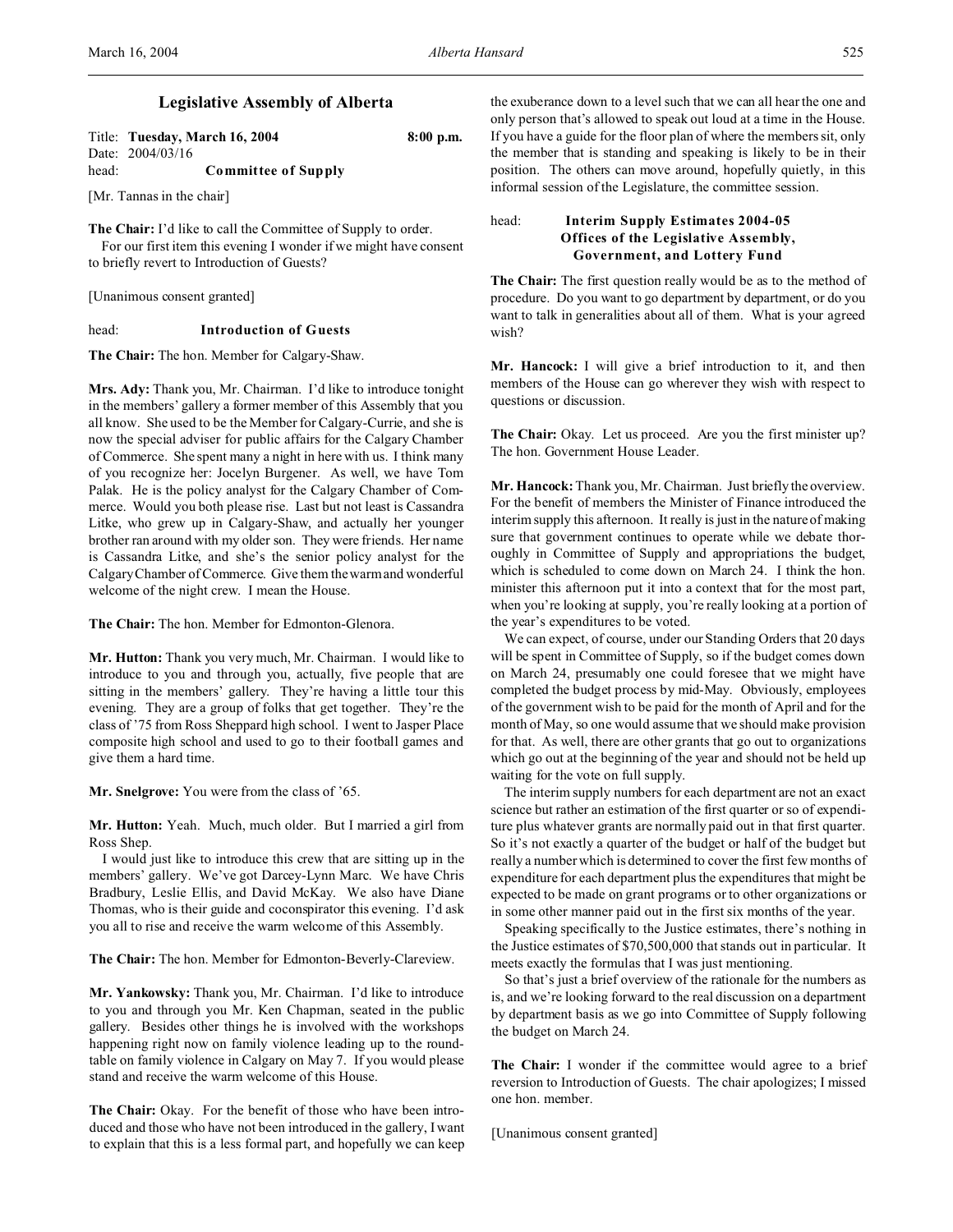#### head: **Introduction of Guests** *(reversion)*

**The Chair:** The hon. Member for Edmonton-Riverview.

**Dr. Taft:** Thank you for consideration there. I'm rising on behalf of the Member for Edmonton-Gold Bar to introduce a group of women who are here as part of a group called Women Supporting Women. I would ask them to rise as I read their names: Fay Stalker, Gladys Honey, Bea Berke, Doris Pettit, Rae Ehrman, June Dixon, Coral Bellerose, and Mert Shapka. They are here to see what happens in the Legislature in the evening as I'm sure we're all curious about. I'd ask everyone to give them a warm welcome. Thank you for coming out.

## head: *8:10* **Interim Supply Estimates 2004-05 Offices of the Legislative Assembly, Government, and Lottery Fund** *(continued)*

**The Chair:** Okay. Now the hon. Interim Leader of Her Majesty's Loyal Opposition.

**Dr. Massey:** Thank you, Mr. Chairman. Here we are again with interim supply estimates for 2004-2005. I'll start, as I think I've started almost every year that this comes before the House, with the question: why?

**Dr. Taylor:** Because my staff wants to get paid, Don, to pay their mortgages and buy groceries.

**Dr. Massey:** Well, then, why don't you plan better?

**The Chair:** Hon. minister, you will have your chance as soon as the hon. leader steps down. I'll put your name on the list, but in the meantime, hon. leader.

**Dr. Massey:** Thank you, Mr. Chairman. The question that's asked is, you know: why does this happen? Those of us who come from municipal politics will remember the pressure that was put on us by government to have our budgets in place and passed before we started spending the money. It seems to me that's still a requirement that was a sound requirement fiscally. It was the responsible position to take. If it's good for the goose, it should be good for the gander.

The government has complete control over the sitting of this Legislature. We could sit earlier in the year if timing is the problem. There's no reason why we should be going through this exercise and then really talking about a third of the money in the coming month, after it's already been spent. So it's again a matter of process and a questioning of the government as to why they haven't seen cause to change the process so that they, too, are not spending money before they have the approval of the Legislature.

Mr. Chairman, it's a lot of money. If you look at the departments, the Department of Learning is asking to spend close to a billion dollars before this Legislature takes a look at even one budget line. You have to ask how responsible it is of this House to engage in that kind of a procedure. It just does not make sense.

A number of the departments, Mr. Chairman, obviously are doing some work to try to reduce their reliance on interim supply. If you look at the Sustainable Resource Development budget in 2002-2003, the interim supply request was \$101.915 million, and this year it's down to \$52.3 million. It seems to me that it's a department that is

moving in the right direction. Fifty-two million is still a lot of money to ask for when the Legislature doesn't know how you're going to spend it, but I think it shows some effort to address the problem and to decrease the reliance on interim supply.

On the other hand, there are departments, as I said, where it just seems to be more and more the way they operate. Learning moving from \$615.5 million in fiscal year 2002-2003 to this year, when the department is asking for almost a billion dollars, seems to be, as I say, a move in the wrong direction. A number of other departments have similar large increases. If you look at Children's Services, from \$121.9 million to \$184 million this year, a \$60 million increase in the request for interim supply. Some of the other departments are much more modest but, again, moving in what I think is the wrong direction, Mr. Chairman. Aboriginal Affairs from \$11.005 million in 2002-2003 to \$13.8 million this year. Better but still growing.

So those are some initial comments I have about the budget. There are a number of departments represented. The document raises a number of questions about the kinds of controls that the government has on spending, and I'd be interested in hearing some of the ministers' defences for having this item in front of us.

Thank you, Mr. Chairman.

**The Chair:** The hon. Minister of Environment.

**Dr. Taylor:** Thank you, Mr. Speaker. I feel compelled to rise and speak to these issues. As you're aware, I might not be the most expert here on parliamentary procedure, because you often correct me, Mr. Speaker.

**Mr. Hancock:** That's the chairman.

**Dr. Taylor:** Oh, chairman. The House leader has already pointed out that I've made a mistake here. You're not the Speaker tonight; you're Mr. Chairman. And occasionally you point out my faux pas.

But I do feel compelled to speak because, you know, we have a budget coming down next Wednesday, and after that budget the way the process works – and that member knows – we have 24 days of budget discussion. I think that is the correct number: 24 days of budget discussion, Mr. Chairman. As you know, we sit four days a week, so you can figure out how many weeks that is, and the budget will not be passed and approved by this House until those 24 days of budget discussion are done.

So I want to ask this member: over that time period does he want the schools to close? Does he want teachers not to be paid? Does he want his colleagues at the university not to be paid? Because without these supplementary estimates those teachers will not be paid. Without this supplementary estimate his colleagues at the university will not be paid. Without the supplementary estimate my staff, approximately 900 people, will not be paid. Mr. Chairman, all of those people at the university, the teachers, my staff all have families. They've got mortgages to pay. On top of that, I would just point out: I won't get paid, you see. The member won't get paid.

Now, the member can afford not to be paid because he's a doubledipper, Mr. Chairman. He's collecting a big academic pension as well.

**Mr. Bonner:** And you wish you were.

**Dr. Taylor:** I wish I was as well. But collecting an academic pension as well as sitting here and making money, Mr. Chairman.

So the issue is that we have to do this. All of these items in here, including my budget of \$30 million, will be discussed after the budget of next Wednesday. In fact, the Liberals have put me on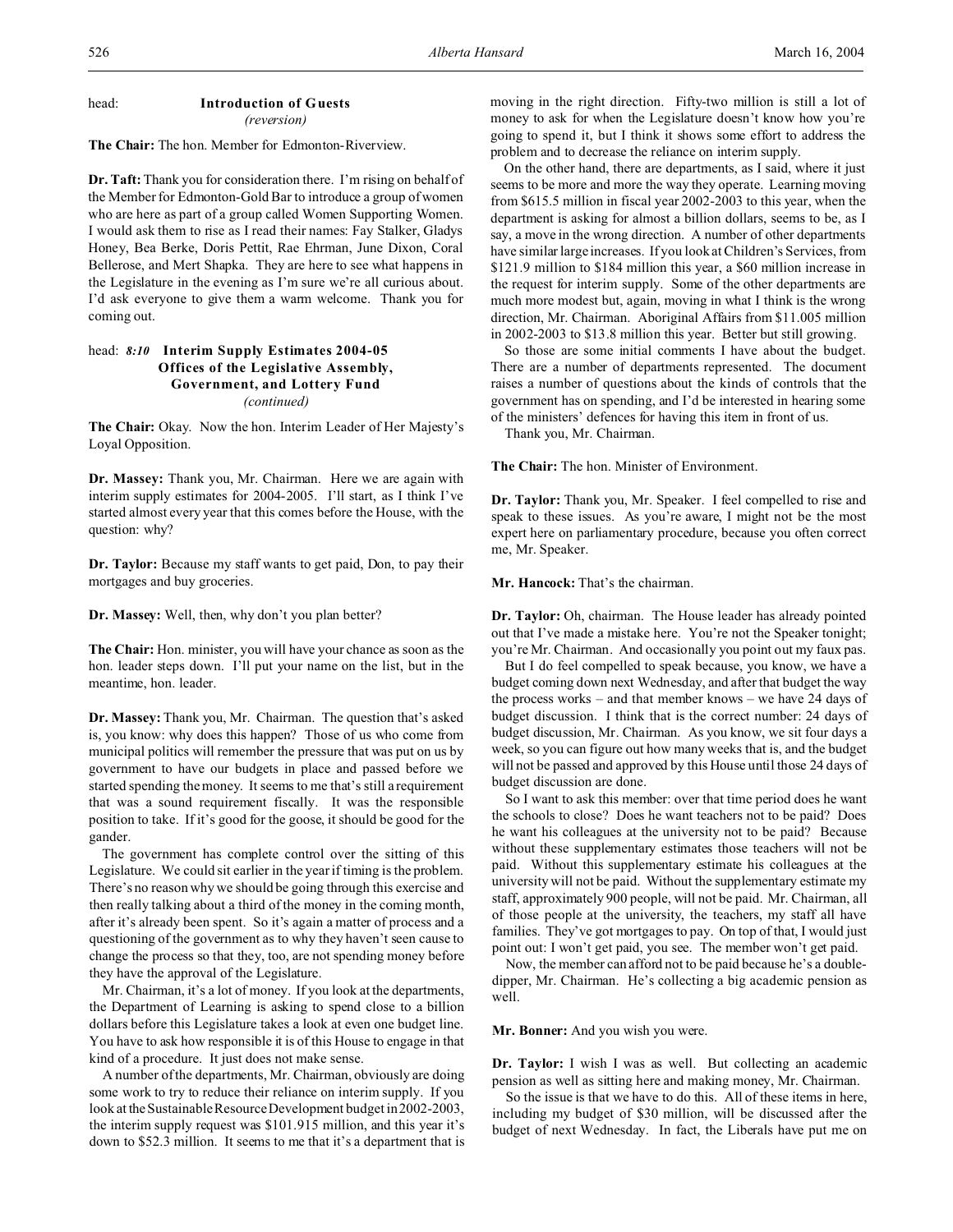Now, does that make sense that they're up in this hypocritical manner and saying . . . I agree with you. You're right, Mr. Chairman. It does not. I'm glad to see that you're shaking your head in agreement with me.

It makes no difference, Mr. Chairman, whether this is discussed tonight or it's discussed next Thursday. I think, Mr. Chairman, it's high time that these people realized that these people – teachers, MLAs, university professors – need to be paid and quit trying to play politics with something as significant as this.

Thank you very much.

**The Chair:** The hon. Interim Leader of the Opposition.

*8:20*

**Dr. Massey:** Thank you, Mr. Chairman. I've never heard such garbage. That minister sits in a cabinet that could fully call this Legislature back into session January 15. Count the time from January 15 to the end of March 30, and how much time do we have for a budget? Plenty of time. This budget could be passed before a dollar of it is spent. And to turn around and try to indicate that people aren't going to be paid is just . . .

**An Hon. Member:** They won't be if we don't pass it, Don.

**Dr. Massey:** This one. But you've had how many years – 10 years – to change the process?

**The Chair:** Through the chair, hon. member.

#### **Dr. Massey:** I'm sorry.

They've had 10 years to change the process, and every year they come with exactly the same excuse: you've got to pass this or people aren't going to be paid. That is ludicrous, Mr. Chairman. We could have in place a process where we did look at the items and have the entire budget scrutinized. It could be scrutinized in a meaningful manner, knowing that not a dollar of it was going to be spent until it was passed. So for the minister to get on his high horse and to accuse us of politicking is deception of the first order, Mr. Chairman, and I don't accept it for a moment.

**The Chair:** The hon. Member for Edmonton-Glengarry.

**Mr. Bonner:** Thank you very much, Mr. Chairman. It is a pleasure to rise this evening and speak to interim supply in the Committee of Supply. I think one of the things we have to look at here is, first of all, that we have to start with comments by the Premier where he's in charge of a somewhat \$20 billion-plus budget every year. Now, if we were to compare that to any business that operates with a \$20 billion budget per year, then certainly I think we can make some very valuable comparisons.

One of those comparisons would be that nobody, absolutely no business, would vote this amount of money based on a single line requesting so many millions. And this is not a one-time occurrence. This is an occurrence that happens year in and year out in this Assembly. When we look at \$5.56 billion being voted on here in the next few days, that's enormous compared to our budget. This represents over 20 per cent of the budget that we are being asked to vote on.

We're being asked to make some sort of analysis based on one

line. There is no breakdown at all for where these dollars are to be spent. Certainly, Albertans deserve better, Mr. Chairman. We realize that, yes, we do need money to operate, but as the hon. Member for Edmonton-Mill Woods has pointed out, we have every opportunity to meet in this Assembly long before we get to this point, long before we get to a year-end, to request those monies, to study those monies, and, if we as an Assembly desire to, to pass the allocation of those monies.

I look at these expenses, and they are to cover three major areas: operating expenses, capital investment, and nonbudgetary disbursements. The total amount of interim supply, as I said earlier, is \$5.56 billion. Now, this \$5.56 billion is broken down in the following way. We have \$5.05 billion for operating expenses and equipment and inventory purchases. We have another \$133.5 million for capital investment. Of that \$5.56 billion, we have \$66.4 million for nonbudgetary disbursements, and we also have \$313.6 million in payments through the lottery fund.

Mr. Chairman, the \$5.05 billion to be spent on operating expenses can further be broken down in the following manner. We have \$19.2 million which will be spent by the Leg. Assembly, and the bulk of that, \$5.029 billion, will be spent on the various government ministries where they have indicated, with one line, what the comparison is going to be. This comparison is for the fiscal year 2002-2003, for the fiscal year 2003-2004, and for the fiscal year 2004-2005. So we do get to see, in the various departments, which departments have increased their requested amounts for interim supply, which have basically remained stable, and which of those have decreased.

There obviously are some flaws in this process, and I think one of the major flaws in this whole process is that there is a serious lack of disclosure within the supply votes. In other words, how can we question huge increases when we have no breakdown of where those huge increases are going?

This troubles me because we continually hear this government through its Executive Council members talking about openness and accountability. We hear the word thrown around here quite often, that it is a transparent operation. But this certainly isn't transparent. It is one lump sum, and we don't have transparency here, we don't have accountability, and we certainly don't have openness. We've heard these same arguments used quite often in question period in recentweeks regarding government programs for BSE and, certainly, how we're going to have a full accounting of those. Yet here we are asked to allocate over 20 per cent of this year's budget based on one line.

Again, it makes the taxpayers of this province wonder what is happening to their money. Here we have a situation where contrary to any measures of openness and accountability we see something collapse together that can only obscure clarity and can only hide transparency. Providing a global figure for each department under the interim supply vote as requested here this evening without a breakdown by program and subprogram I believe shows this government's utter contempt for the process of accountability.

In the interest of ensuring openness, accountability, and transparency and imposing rigorous fiscal discipline, it is necessary, Mr. Chairman, to ask all ministers during appropriation on interim supply to provide to this House a breakdown of the interim supply by individual program within each department and then relate that appropriation by individual program to the performance and outcome targets established in their own business plans.

I have further concerns on the size of the request that we are being asked to approve in interim supply. The \$5.56 billion requested here is more than some provinces have for a budget for the entire year, and to do it in this fashion certainly doesn't follow best practices for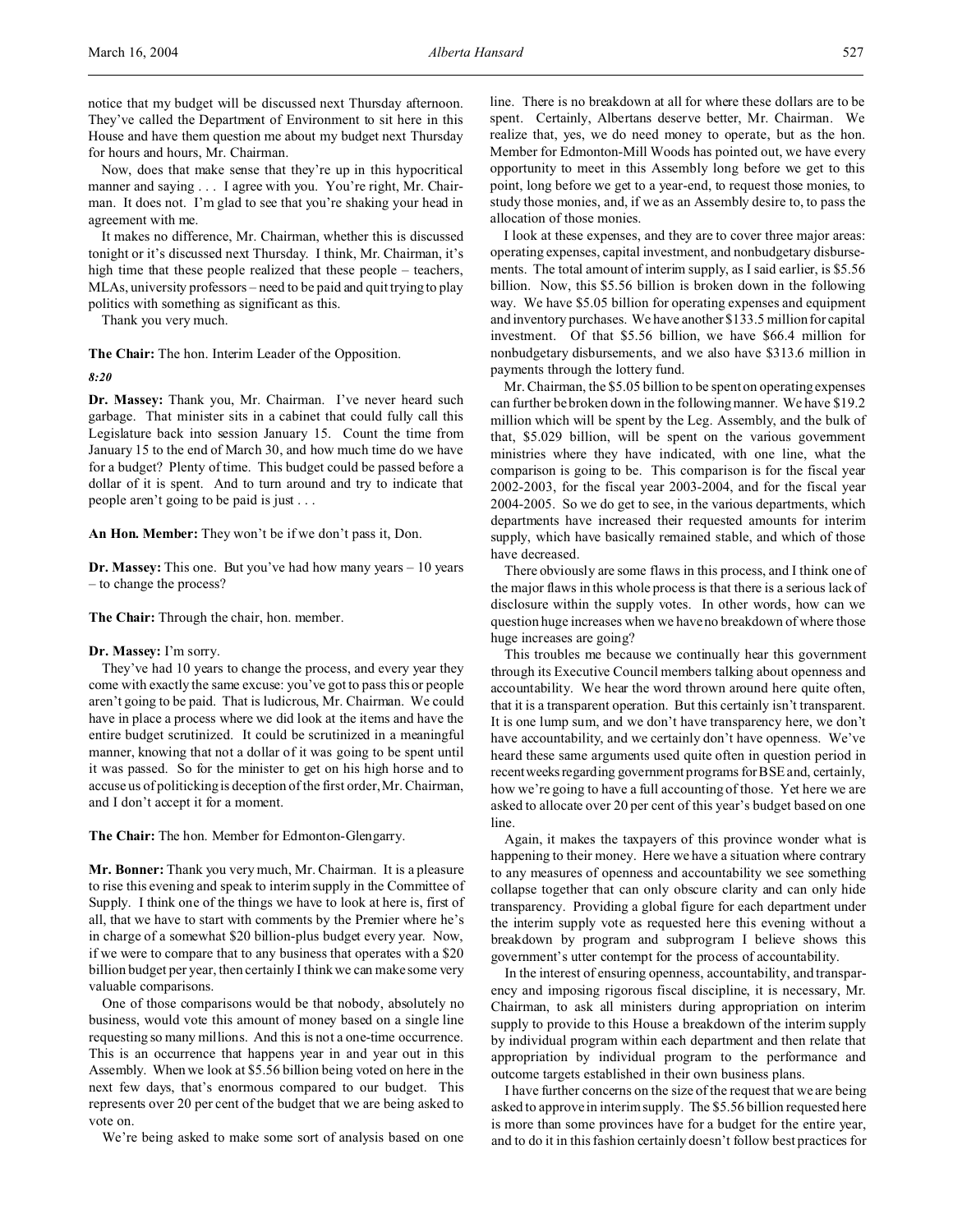business or for government as far as the transparent and open spending and accountability of taxpayer dollars.

I certainly have enjoyed the opportunity to put some of my concerns on the record tonight regarding interim supply, Mr. Chairman. In conclusion, I look forward to the comments of many members in this House because this is a huge amount of money. I know that every constituency in this province has constituents who are deeply concerned about spending and how we have increased the amount of our budget each year in this province, yet we don't after 10 years of going through this process seem to have improved upon it. It is still a very flawed system.

So I would hope not only that other members will speak regarding the interim supply, but I would also like them to question and provide answers to their constituents on how we as the Legislative Assembly of Alberta can spend over \$5 billion of taxpayer money and do it only on the basis of a one-line request.

#### *8:30*

With those comments, Mr. Chairman, I will take my seat and certainly listen to the comments by other members of the Assembly. Hopefully, we can through our discussions here this evening not only get more answers in regard to \$5.56 billion but, as well, certainly improve this process, which is flawed.

Thank you.

**The Chair:** The hon. Member for Edmonton-Riverview.

**Dr. Taft:** Thank you, Mr. Chairman. These debates on interim supply have a special place in my heart because the first point of order that was ever called on me was called on me as a rookie MLA by the Government House Leader during these debates. We were debating billions of dollars in expenditures, and there was nobody from the government side speaking a word to it, and I was frustrated and made some unparliamentary comment about how remarkable it was that we could pass billions of dollars in spending and nobody on the government side seemed to have any questions or points to make or any statements to make at all. So when I said something unparliamentary, a point of order was called, and I was reprimanded.

However, the point I was making then remains the same today. This is 5 and a half billion dollars.

**Mr. Dunford:** So you haven't learned a thing.

**Dr. Taft:** I'll just choose more parliamentary words.

Five and a half billion dollars is a staggering amount of money. I don't suppose we'll have any discussion at all about it from the government members, and that really disappoints me. I think that if their constituents realized it, they'd be a bit surprised as well.

I also concur with the comments of my colleagues that if we had a budgeting process that worked on a normal schedule, we wouldn't be in this situation. There's no reason in the world that the budget can't be introduced in January, debated fully, and be voted on and settled by the time we start spending money on April 1. The way we handle it now seems completely out of sync. We introduce the budget so late that we'll be debating the budget well into the next fiscal year and spending money by the billions before the budget is even approved. This should not happen. You know, in a proper budgeting process there's just no excuse for this to occur. I take this as a real sign, frankly, of weak management, and I see weak management spreading throughout this government.

As far as I'm aware, the most extreme example of budget cycles getting out of whack in this government occurs in the Department of Health and Wellness, where the department in turn passes on money,

as it will in this bill, to regional health authorities. The regional health authority fiscal year starts April 1, and I had it on excellent source and was able more or less to confirm it with the minister that the regional health authority business plans and budgets were not signed until the fiscal year was nine months old.

So we were nine months into the spending year for the regional health authorities and they still hadn't had the budgets for that year signed off. Now, that's terrible management. How do you hold your regional health authorities accountable? How do you manage your money when you're that far out of sync?

So I just find the entire budget process of this government to be undisciplined in the extreme. Of course, given that we only have a few words on each line of the budget, it's virtually impossible to know what value we're getting for the money at this point. We're expected to cross our fingers or hold our breath in hope that this money is going to be well spent. There's no plan that we see. It's just voting in the dark. That's pretty frustrating.

So I think it's time that we tried to take some action on this legislation, Mr. Chairman, and I have an amendment I would like to propose at this stage – I've got the appropriate number of copies here – approved by Parliamentary Counsel. Do you want me to read it now?

**The Chair:** Move it, and then we'll continue.

**Dr. Taft:** Yes, I'll read it and move it. Thank you. I'll just wait for the pages to distribute it. I'll wait for a minute.

Mr. Chairman, I'd like to move that "the Executive Council estimates for 2004-2005 interim supply estimates be reduced by \$3 million so that the operating expense to be voted is \$3 million." As you can see, that's approved by Parliamentary Counsel.

**The Chair:** Many of the members now have it. This amendment, Edmonton-Riverview, will be known as amendment A1. You may proceed.

**Dr. Taft:** Thank you, Mr. Chairman. I am through this motion proposing to reduce the budget allocated to Executive Council, and there's a specific reason for this. Under the office of Executive Council, which is basically the Premier's office and the cabinet, there is an allocation in this legislation for \$6 million, and we are wanting to reduce that by half. The objective here is in fact to propose a reduction in the size of the Public Affairs Bureau.

Now, many people don't realize that the Premier is not only the Premier, but in the case of this government he's also the minister responsible for the Public Affairs Bureau. His actual title is Premier of Alberta, minister responsible for the Public Affairs Bureau. The Public Affairs Bureau is a very substantial branch of the government. It's not well known, but it's basically the propaganda wing of this government. I've been able to obtain a staff list for the Public Affairs Bureau, which is really quite remarkable.

**Mr. McClelland:** Point of order.

**The Chair:** You have a citation, hon. member?

### **Point of Order Parliamentary Language**

**Mr. McClelland:** I think it's under Standing Order 23. It's the use of the term "propaganda." I don't think that the use of the term "propaganda" is parliamentary, Mr. Chairman.

**The Chair:** Standing Order 23 is close. There are a whole bunch of subsections that we usually quote from.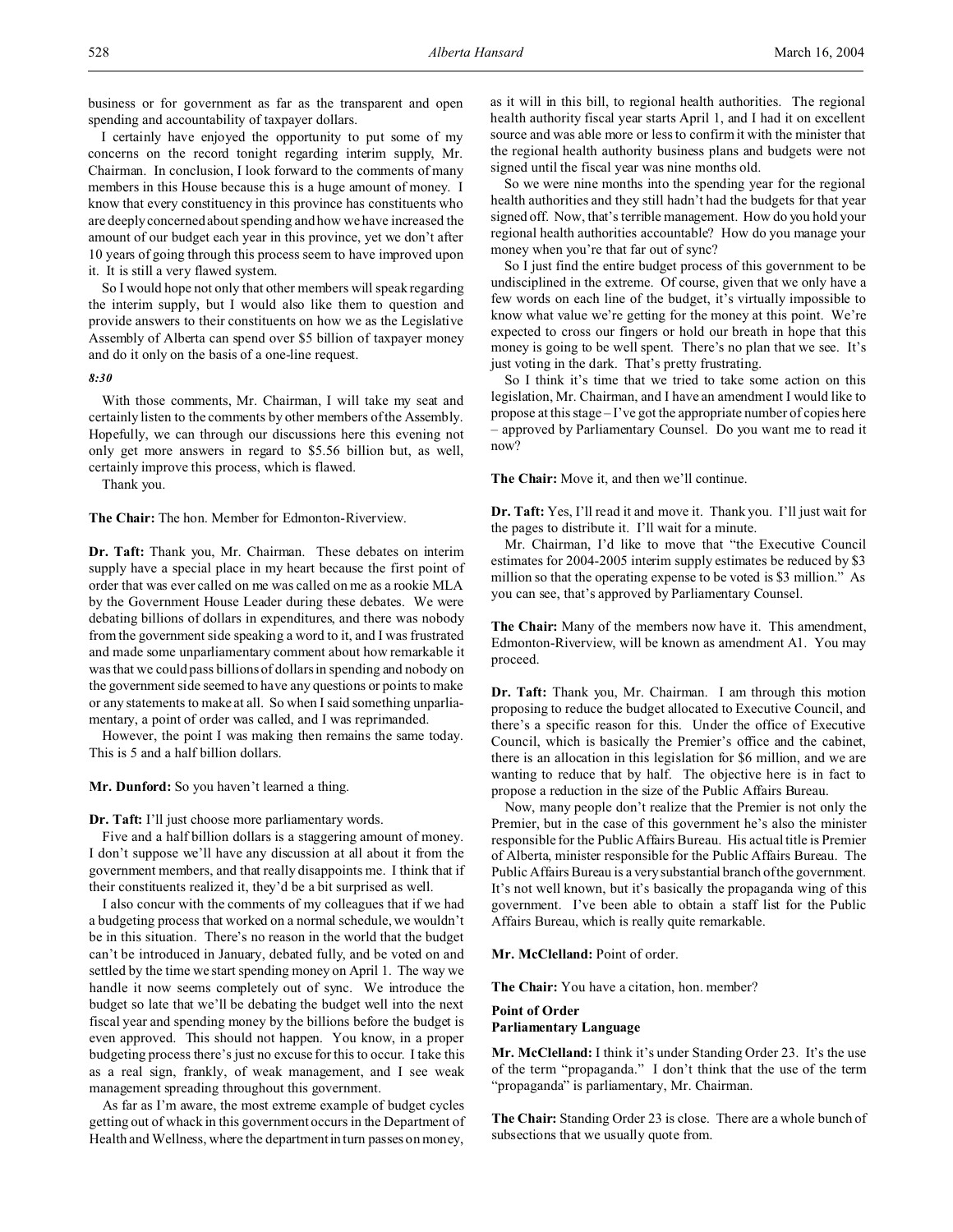The hon. Member for Edmonton-Riverview on the purported point of order.

**Dr. Taft:** Well, if the term "propaganda" offends the member, I will substitute "spin." Would that be okay? Would that offend the member if I called it the department of government that does the public relations spin doctoring?

*8:40*

**The Chair:** The chair would observe that the word "propaganda" in some contexts can be considered a pejorative term and in others a descriptive term, so it really becomes very subjective. I guess if we're talking in terms of Dr. Goebbels of 60 years ago, then "propaganda" had a hateful turn to it, but many people refer to the publication of government or opposition platforms as propaganda, and it's not deemed in that sense to be offensive. The hon. Member for Edmonton-Riverview has already afforded us another word that, hopefully, is less offending, should it be offending.

So, hon. Member for Edmonton-Riverview, I would invite you to continue.

**Dr. Taft:** Thank you, Mr. Chairman, for your always wise comments. The thin skin of the backbenchers will have to thicken up here. Or is that offensive too?

### **Debate Continued**

**Dr. Taft:** What's remarkable about the Public Affairs Bureau is its size and its budget. When you go through the staff list for the Public Affairs Bureau, you learn that the Premier has working for him about 260 people, spin doctors of one kind or another. Actually, that's not fair. There are 260 staff in the Public Affairs Bureau.

Now, that includes a number in the Queen's Printer, so we can take them out, and it includes a number in the government's telephone system, what I call the RITE system or whatever it's called today. Take them out, and you're left with about 230 public relations spin doctors working for the Premier. Two hundred and thirty. Now, that's remarkable. That includes a large number of directors, public affairs officers, web site managers, graphic designers, secretaries, and support staff. It is, I'm sure, the largest public relations organization in Alberta, and its got a huge budget.

My ambition here is to reduce the size of this Premier's Public Affairs Bureau to something equivalent to what I understand is the size of that for the President of the United States. A recent *New Yorker* magazine article wrote at length about public relations out of the White House and identified the President of the United States as having 55 public relations staff. Now, in Alberta, a much smaller jurisdiction, we have 230, and in fact, of course, that's not the full story, because as many members of cabinet will know, their departments have communication staff of their own.

So the ambition of this little amendment here is to bring the size of the Public Affairs Bureau in closer line with what we might find in other governments and in the process save the taxpayer a bit of money and perhaps even improve the direct accountability between the citizens and this government.

Mr. Chairman, I can see some people flipping through, looking for responses to prepare, and I look forward to the debate on this. I mean, here we are trying to reduce the size of government, increase accountability, save taxpayers money. So why not do it? I look forward to the reasons.

Thank you.

**The Chair:** The hon. Minister of Justice.

**Mr. Hancock:** Thank you, Mr. Chairman. I had a moment there when I was really exhilarated, and that was when the hon. Member for Edmonton-Riverview indicated that his ambition was to reduce the size of the Public Affairs Bureau. I thought his ambition was much larger than that and, indeed, even to be leader of the Liberal opposition, but actually perhaps the ambition of getting an amendment passed in Committee of Supply might be ambition enough. I'm not sure.

I listened intently to some of the earlier comments about Committee of Supply and interim supply and whether or not interim supply should be a necessary procedure – and, yes, I will be speaking to the amendment with respect to this, Mr. Chairman – whether interim supply was an appropriate tool in a parliamentary process, and of course I would indicate that interim supply is clearly provided for in the rules and is clearly a part of parliamentary tradition not only in this province but in this country and in parliamentary systems around the world. It's clearly contemplated that there will be provisions for interim supply, and it's clearly contemplated that budgets and appropriation acts will be brought down at appropriate times. It's not just a question of when the Legislature opens; it's how you determine appropriate times.

Mr. Chairman, I see you wondering and puzzling how this relates to the amendment itself. It relates to the amendment itself in this way. By making an amendment to cut interim supply in half for the Public Affairs Bureau, it doesn't achieve any of the lofty ambitions that the hon. member opposite has put forward for it. It doesn't in fact reduce the Public Affairs Bureau at all. It just means that you pay them for a month less or two months less in time.

The question about cutting down the size of government is one appropriately addressed when you're actually dealing with Committee of Supply and the estimates. Passing this amendment, as lofty as the ambition is that the hon. member has put forward, doesn't achieve the objectives he is trying to attain. So I would suggest that he save his ammunition for a week or two.

**The Chair:** The hon. Interim Leader of her Majesty's Loyal Opposition.

**Dr. Massey:** Thank you, Mr. Chairman. Speaking in support of the amendment, I guess I have another reason for supporting the amendment, and that's because Executive Council has to bear the responsibility for continuing the completely unacceptable budgeting process that we're involved in tonight. So I think that for that reason alone the budget should be cut as, if nothing else, a signal to them that the budget arrangements are not acceptable.

I think it's also germane to the amendment that there is a huge increase in the Executive Council budget, because one of the first things that the Premier did was to move the Public Affairs Bureau into his purview under Executive Council. It's part of what's caused this huge increase in Executive Council over the years.

With respect to the Government House Leader's comments about parliamentary tradition, I don't understand how the because-they'redoing-it-elsewhere argument means that we should do it here.

So I think it's a good amendment and should be passed, Mr. Chairman.

[The voice vote indicated that the motion on amendment A1 lost]

[Several members rose calling for a division. The division bell was rung at 8:49 p.m.]

[Ten minutes having elapsed, the committee divided]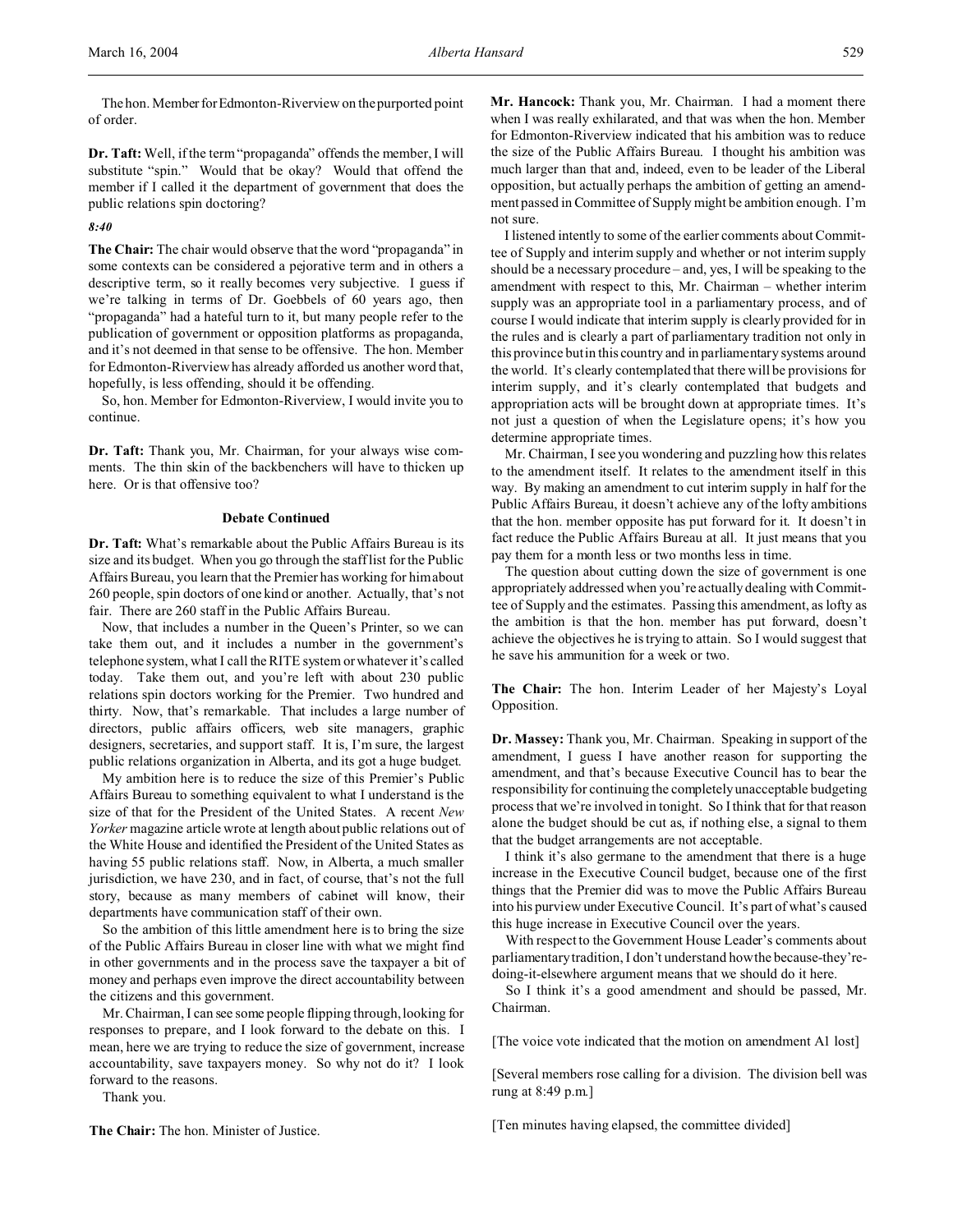[Mr. Tannas in the chair]

| For the motion:<br>Bonner<br>Mason | Massey     | Taft           |
|------------------------------------|------------|----------------|
| 9:00                               |            |                |
| Against the motion:                |            |                |
| Abbott                             | Goudreau   | McFarland      |
| Ady                                | Hancock    | Melchin        |
| Amery                              | Hutton     | Rathgeber      |
| Broda                              | Jacobs     | Renner         |
| Calahasen                          | Johnson    | Snelgrove      |
| Cao                                | Jonson     | Stelmach       |
| Cenaiko                            | Knight     | <b>Stevens</b> |
| Danyluk                            | Kryczka    | Strang         |
| DeLong                             | Magnus     | Taylor         |
| Doerksen                           | Maskell    | VanderBurg     |
| Dunford                            | McClelland | Yankowsky      |
| Evans                              |            |                |
| Totals:                            | $For-4$    | $Against-34$   |

[Motion on amendment A1 lost]

**The Chair:** The hon. Member for Edmonton-Highlands.

**Mr. Mason:** Well, thank you very much, Mr. Chairman. It is indeed an honour to stand and speak to the question of the interim supply. I want to indicate just for the record that I do believe that the Public Affairs Bureau is in effect the propaganda arm of this government.

**An Hon. Member:** Are you reading the same speech?

**Mr. Mason:** No. Actually, Mr. Chairman, it's not. It is not the same speech. It is just self-evident to any objective observer that this is so. It is no surprise, really, that any fair-minded person would come to this conclusion. I think it is absolutely important that we take account that this area . . .

# **Point of Order Parliamentary Language**

**Mr. McClelland:** To be fair, Mr. Chairman, after having risen earlier and asked the chairman's indulgence that perhaps the term "propaganda" is not parliamentary, again I would cite our Standing Order 23(j) or (i) perhaps. The fact is that the term "propaganda" imputes motive, which is certainly not appropriate. Having raised the issue with the Member for Edmonton-Riverview, it's only in keeping to raise the issue with my honoured friend from Edmonton-Highlands.

Thank you, Mr. Chairman.

**The Chair:** Edmonton-Highlands on the purported point of order.

**Mr. Mason:** Yes. Well, Mr. Chairman, I think the purported point of order is invalid. In fact, it is quite silly in my view. Propaganda is simply the propagation of ideas and concepts by government, and all governments engage in it. It's just that most governments in Canada do not engage in it quite so much as this one.

But, you know, to suggest that it is an improper term or is in some way unparliamentary is to try and take a legitimate criticism of government, which this is – this is a legitimate criticism of this government, and it would be legitimate in any province or in the

federal government. All governments have been known to engage in propaganda from time to time and saying so ought not to be considered unparliamentary.

Pending your ruling, Mr. Chairman, I will indicate that I use the term advisedly and would continue to use it unless it were ruled out of order. I think it is a legitimate criticism by members of this Assembly against this government. It is, in fact, true.

#### **The Chair:** Okay.

The hon. Government House Leader.

**Mr. Hancock:** Thank you, Mr. Chairman. I thought that as I had a dictionary handy, I might bring to the House's attention what propaganda means, not what the hon. member thinks it means. It has, in fact, two meanings. The second is "a committee of Roman Catholic cardinals responsible for foreign missions." I'm sure that if that's what he meant in using the term, he clearly was misusing it and abusing it, and it wouldn't be in context.

But the other definition is "information, especially of a biased or misleading nature." Biased or misleading nature. And to suggest that there are public servants in the Public Affairs Bureau who work every day as hard as they do to make sure that Albertans get good information about what's happening in their province and what the government is doing for them – to suggest that that is propaganda and is biased and misleading surely must be unparliamentary.

**The Chair:** The chair is unable to locate anywhere in our references that propaganda as such is unparliamentary, because there are words in *Beauschesne* and elsewhere where a given word (a) is against the rules in this setting and the same word (b) is granted as being parliamentary.

The chair is also in charge of a dictionary not quite as large as the hon. Government House Leader's. Very often a good quality dictionary will have four or five or six popular definitions. But the first one in the *Oxford* dictionary to which I refer says, "Propaganda . . . association or organized scheme for propagation of a doctrine or practice; . . . doctrines, information, etc., thus propagated." Surely it's part of all political parties to enunciate that, hopefully not just the government.

So does it meet the test that is referenced by the hon. Member for Edmonton-Rutherford, "uses abusive or insulting language of a nature likely to create disorder"? It doesn't say controversy, which we've had, but disorder. I don't think that this one under the context as used by the hon. Member for Edmonton-Highlands would, in fact.

The hon. Member for Edmonton-Highlands is probably cautioned to not use the language that he was drawn up to question on, and that would seem to the chair to be reasonable.

Edmonton-Highlands.

**Mr. Mason:** Thank you very much, Mr. Chairman, and I appreciate your fair and unbiased ruling. It certainly would not meet the test of the hon. Government House Leader's definition, which would be to be unfair or biased.

### **Debate Continued**

**Mr. Mason:** I just want to indicate that when I used the term "propaganda," I did not mean that the government was always misleading in its statements through the Public Affairs Bureau or was biased at all times, but I do believe that sometimes the releases that are issued through this particular branch of government are misleading in the sense that they would have Albertans believe that they have a good government, and in my view that is not the case.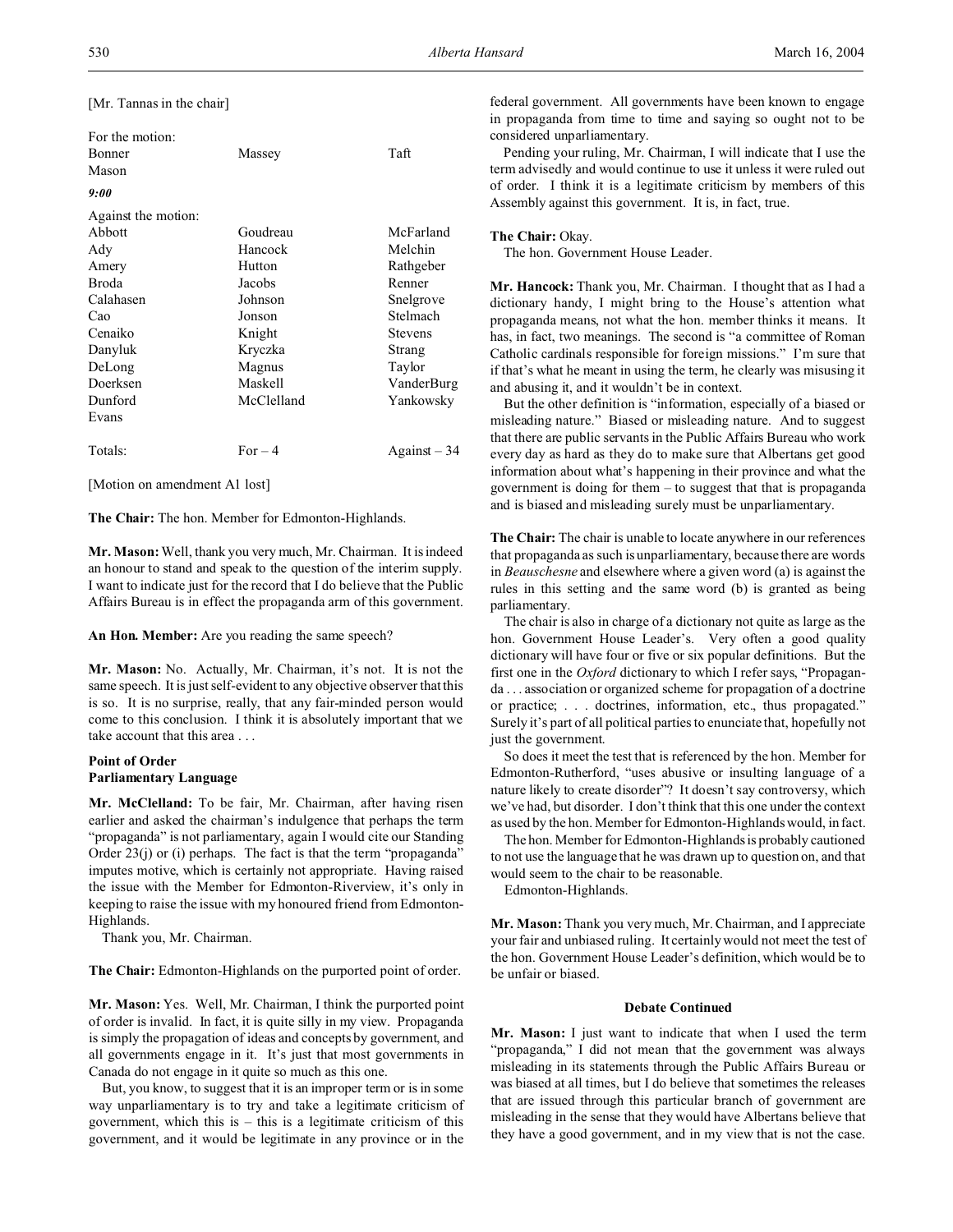So I think that it is an interesting apparatus that this government has set up and one that seems to grow with each passing year.

### *9:10*

You know, I have noticed, while I'm on the subject, Mr. Chairman, in some of my travels around the province at some of the meetings involving hundreds of very hard-pressed Alberta beef farmers that there are government officials present in the panel. There are a number of people at these meetings. There's the National Farmers' Union. There is the Alberta Beef Producers, which is a state-sponsored union of beef farmers where membership is required and dues are mandatory, compelled by the state. Also present at these meetings are representatives of Alberta Agriculture, and I'm very surprised just how far they will go in terms of a political defence of the government and the government's record in this matter.

It brings me to another concern that I have, which is related to this one, and that is the politicization of our civil service by the Progressive Conservative government. The ideal, in my view, has always been a neutral and professional public service, one that is not political and does not venture to defend the political actions of the government but, rather, just to simply give statements of fact with respect to policy. So I want to place on the record my concern that officials of Alberta Agriculture have crossed the line, in my view, at these public meetings in terms of making what I would consider to be political comments in defence of the government's record in the matter of BSE.

Getting back to Public Affairs, recently one of the newspaper columnists reported on a document which they had obtained from the Public Affairs Bureau relative to statements to be made about the New Democratic Party caucus on the BSE issue, and, Mr. Chairman, I might say that that document was highly political. It advised politicians, the minister and so on, to make comments sharply critical of the New Democrats on this issue and to make what were essentially political statements. So it's clear to me that the Public Affairs Bureau operates in a highly political and partisan fashion on behalf of the government. The documents are available that would give some evidence of this, so any suggestion that it is not a propaganda bureau I think is misplaced.

I want to ask, I guess, a number of questions aside from the Public Affairs Bureau. First of all, I want to indicate that the fiscal plan outlined in Budget 2003, which was last year's budget, indicates that the general corporate tax rate will go down from 12.5 per cent to 11.5 per cent, which would be a 9 per cent reduction which is going to permanently reduce provincial revenues by \$161 million. The question I have for the government on this matter is why this would be a higher priority, for example, than eliminating health care premiums for Alberta seniors, which only reduces revenue by \$90 million.

The question with the government, as with all governments, is: what do you do with almost infinite demands for services and very finite finances? It may be that Alberta has much greater financial capacity than some other provinces, but it is nonetheless true that this province has still a finite amount of revenue, and the revenue does not meet every demand which is placed on the provincial treasury. So you have to make choices, Mr. Chairman, and in this particular case I think the choice has been to reduce corporate income tax while permitting the continuation of a substantially increased health care user fee.

I know that when this issue is asked in question period, government ministers, including the Premier, are wont to quote back at us the words of Tommy Douglas, something to the effect that everybody has to pay a little bit or they won't quite understand that health care actually has a cost. That is no doubt a correct quotation of Tommy Douglas, but it is taken completely out of context and used to justify something that the former Premier of Saskatchewan and the father of medicare in this country would never have accepted. It is about the only quotation from a New Democrat Premier or any other New Democrat politician that this government seems to have, and it is completely misleading to suggest that the policies of this government would in any way have been endorsed by Tommy Douglas or other New Democrat Premiers, who have always acted as staunch defenders of our medicare system.

So that's a question that I have for the government: why would they want to reduce corporate taxes and at the same time jack up health care premiums?

Another question that comes to mind, Mr. Chairman, is that in the last couple of budgets school property taxes have been allowed to increase alongside the increase in Alberta's property tax base, thereby breaking a promise made by the Finance minister in April 2001 to freeze school property taxes at a constant \$1.2 billion.

Again, when we've asked this question, the minister has dodged and ducked the real issue by saying that the rate has remained frozen, except that her promise was that the total amount accruing to the government from this source would be frozen at \$1.2 billion, and allowing an increase in the total amount taken because of an increase in the value of the total property in the province at the fixed rate is not in keeping with her own commitment. The objective, as I understood it, was that the education property tax would gradually be allowed to wither away because the total amount would be frozen and against inflation it would be a declining amount in real dollars.

So a question really needs to be answered from the government side: why did they break the promise, and are they going to continue to allow increases in property taxes? Are they going to continue to be invading this level of municipal taxation, and why don't they think they have enough revenue, given all of the resource revenue, the taxes that they collect, and, of course, the massive amount of money they now collect from people who are addicted to gambling? So those are important questions.

We'd like to know whether the government intends to break this promise a third time in this spring, and we would like to know how the government intends to respond to the motion which was passed last week phasing out school property taxes.

Another question we have, Mr. Chairman, is how much more gambling revenues are expected to rise next year. This has become a serious problem for the government. They've become in fact as addicted to this source of revenue as any gambling addict, and they can't get out of it. They need to bite the bullet and find some way, get some help if they need to, to get away from the dependence on gambling revenues. They are creating havoc among a significant number of families in this province, and it's just not right. The government needs to have the political will to find a way out of the problem that they're in.

### *9:20*

Another question that we have is the horse racing subsidies. Now, the government promised many times, particularly early on in its tenure, that it was going to get the government out of the business of being in business. That was a constant refrain we heard, Mr. Chairman, in the early days of the revolution of he whose name starts with a K, yet they're still in subsidizing one particular industry, and I don't understand it.

Why is this particular industry more important than the taxi industry, for example? Why is it more important than the forestry industry or the beef industry or whatever it is to have a constant, ongoing, unjustified, and unjustifiable subsidy for horse racing in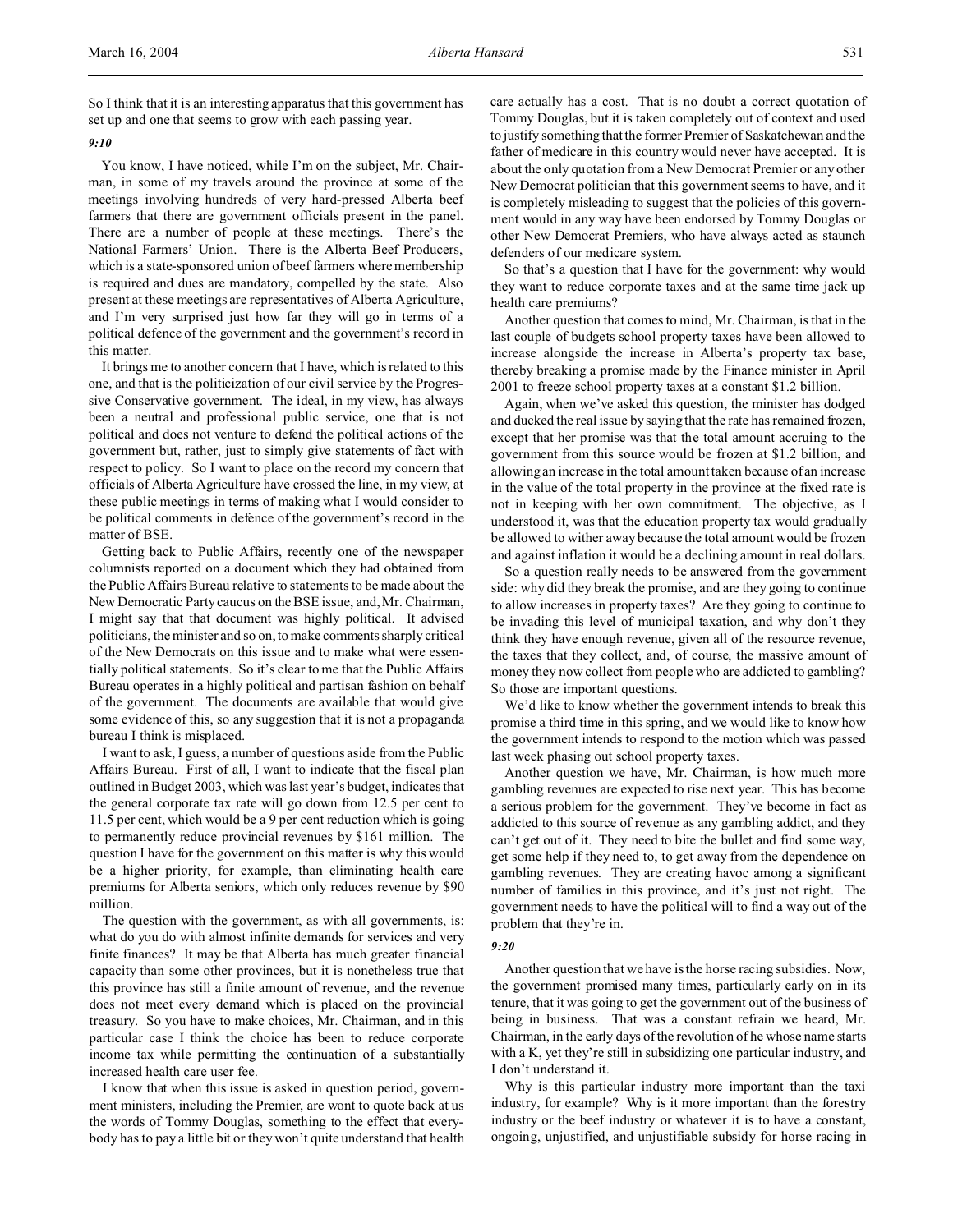this province? This, of course, is money that comes at the expense of other priorities, as it always does.

The next question I'd like to raise is just how the government plans to allocate the \$500 million in additional oil and gas revenue that is being transferred to program spending this year. As we know, the Assembly has been asked to pass a bill which increases the amount of natural gas and oil royalty revenue that can be transferred out of the stability fund and into program spending. I've spoken on that bill a couple of times now in this Assembly, but what hasn't been answered is just how the government plans to allocate that additional \$500 million a year.

When the opposition raises this question, the normal response from the government is: we thought you wanted to spend more on all of these different things, and now that we're transferring the money to do it, you're kicking and screaming, and isn't that just like the opposition. The question here is: is it the most appropriate source of the \$500 million? I guess that's the question for the debate on the bill, but the question for here is: what exactly is it going to be used for? I think it's important that the government give us an indication whether or not it's going to go to schools or hospitals and other priorities and in what amounts.

I want to indicate as well, Mr. Chairman, that the allocation of \$500 million at this time is not the little adjustment in the fiscal stability plan that the government talks about. It is in fact a part of the ongoing theme of this government's financial management of the affairs of the province, and that is that the real cycle in revenues and spending in this province has nothing to do with oil and gas prices, which have remained fairly steady. Except for one year, they've remained higher than budgeted in almost every year. In fact, I think there's been about a \$2 billion unanticipated surplus on average over the last eight years. The real cycle in government spending, Mr. Chairman, is election cycle spending, and this government is famous for that.

We know that before the last election year after year there were cries of poverty, and we can't afford it, and the opposition wants to bankrupt us, and so on. Then, lo and behold, just before the last election there was a significant increase in spending, and in particular there was an enormous torrent of money that was poured into various subsidy programs for electricity and for natural gas. In fact, Mr. Chairman, believe it or not, the government spent, according to its own figures, approximately \$4.2 billion on natural gas and electricity rebate and subsidy programs before the last election and, until just the last few months in the case of natural gas, has not spent a penny since.

Nothing could be clearer than that this government has decided on a policy of spending enormous amounts of public money just before election time only to promptly turn off the tap as soon as the election has passed. That does not meet the smell test, Mr. Chairman. We have seen some natural gas subsidies in the last few months as the continuing high price of natural gas has actually finally hit the government's trigger. So there has been a little bit of subsidy for gas since then, but by and large the whole thing was a cynical election scheme to spend enormous amounts of money directly on problems that the government had itself created, and the prime example of that is, of course, the electricity deregulation issue.

Now, I want to ask a little bit about P3s. We would like to know whether or not the capital cost of the P3 projects, such as the Calgary courthouse and the southeast Edmonton ring road, will be included in the capital estimates, or does the government plan to hide the debt from these projects to keep it off the balance sheet? This is an important question, because the government has again set this policy that it is going to try and be debt free by the centennial of our province. [Mr. Mason's speaking time expired] If no one else wants to speak, Mr. Chairman, then I will continue.

**The Chair:** Actually, hon. member, it is a thought, though you could only continue after receiving unanimous consent from the committee or after someone else has spoken and then sat down. Then if no one else speaks, you could go. So if you wish to ask for unanimous consent, feel free.

The hon. Interim Leader of Her Majesty's Loyal Opposition.

**Dr. Massey:** Thank you, Mr. Chairman. There's a great deal to be said and question in the interim supply estimates, but unfortunately we don't have the details that would allow us to ask those questions and to make judgments about the soundness of the requests before us.

Thanks, Mr. Chairman.

**The Chair:** The hon. Member for Edmonton-Highlands.

**Mr. Mason:** Thank you very much, Mr. Chairman, for your most excellent guidance on the matters at hand. [interjections]

**The Chair:** Hon. members, one person speaking at a time. Thank you.

Through the chair, hon. member.

**Mr. Mason:** Thank you, Mr. Chairman.

**An Hon. Member:** Remember that you don't get paid by the word though.

**Mr. Mason:** No, I don't, and lucky for you.

Mr. Chairman, the question of P3s is a very interesting one because there hasn't been, really, a case made that P3s are effective, and usually what happens is that P3s end up costing more and producing poorer results than if the government had done it itself.

# *9:30*

That is for several important reasons. First of all, usually the government department involved has the expertise that the private sector needs in order to construct a particular project. That's one thing. Secondly, government can usually access money at a cheaper rate than the private sector can. Thirdly, there's no incentive to cut corners and otherwise produce less of a quality product. So as a general rule P3s cost more and produce a lower quality product than if the government had just carried on and built the project itself. So why, then, do you want to get into P3s other than that it is a popular conservative panacea for government spending albeit about 10 years past its prime?

Does this help, then, in the government's objective of eliminating all of the debt? There's a huge infrastructure gap. There's a tremendous demand for new infrastructure, and with the election coming, it's just perfect timing for the government to meet that demand. So they want to spend a lot on infrastructure, but they've also committed themselves to making Alberta debt free by the year 2005. If they spend billions of dollars on infrastructure, then the provincial debt will rise again, and they'll never reach their objective.

So how, then, is the government going to solve this conundrum, Mr. Chairman? Well, one of the ways that they're going to do that is to go into the question of P3s, build expensive projects worth billions of dollars, and make sure that the debt appears on someone else's balance sheet. So the question I have then is: is there a responsibility on the part of government to indicate how they are going to meet their obligations under the P3s? Because as surely as the sun rises in the morning, the government will have to repay these